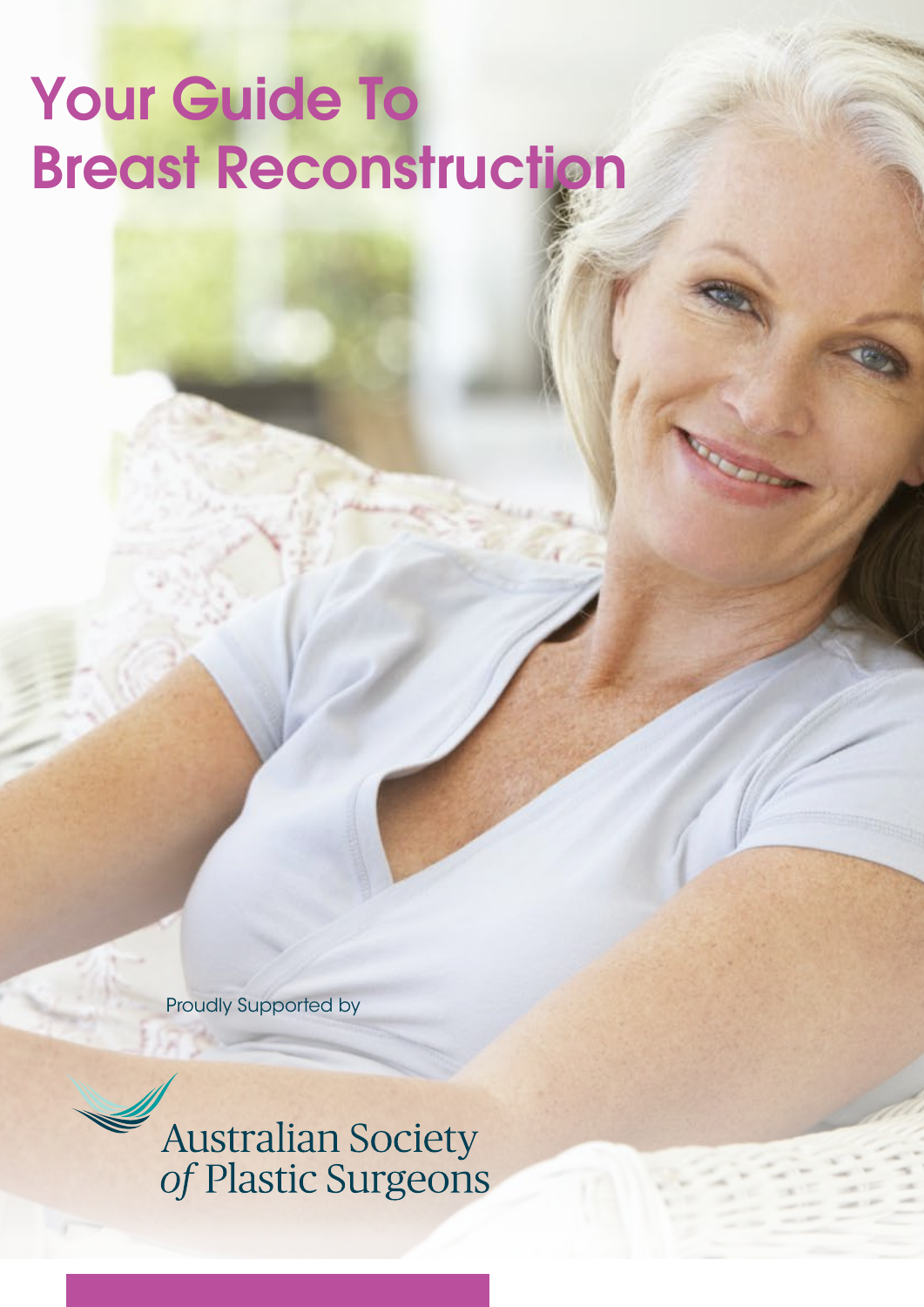# WHAT IS BREAST RECONSTRUCTION?

A breast reconstruction aims to rebuild your breast, either wholly or partially to match your normal breast in both shape and size. For many women breast reconstruction also helps restore confidence in body image and self-esteem and assists in the psychological and emotional recovery following breast cancer.

Current evidence suggests that having a breast reconstruction does not increase the risk of the cancer returning. The Cancer Council of Australia recommends there should always be a discussion about breast reconstruction options between women and their doctors before a mastectomy.

Women should also be informed that in some cases breast reconstruction can occur at the same time as their mastectomy. While this is not an option for all women, the benefits of an immediate reconstruction include the need for fewer anaesthetics and fewer operations that require recovery time. It also allows the breast and plastic surgeon to work together to ensure the best possible outcome and the woman wakes from her surgery with reconstructed breasts rather than a scar across a flat chest which for some may be confronting. The benefit of having reconstruction at a later time (delayed reconstruction) include having to deal with less complex information all at the same time, when a cancer diagnosis has just been made and that it allows the woman opportunity to grieve the loss of her breast and get over her cancer treatment before embarking on reconstruction. For some women it is uncertain before they have their mastectomy whether they are going to require other therapies, such as radiotherapy and chemotherapy and this can affect reconstructions.

There are a range of surgical options available for breast reconstruction with varying degrees of complexity. Not all options are appropriate for all women so it's important that you are informed of the options that are most suitable for you and you are given a realistic expectation of the potential outcome.

## **MASTECTOMY**

Mastectomy is the surgical removal of the entire breast.

About 40% of women diagnosed with breast cancer require or choose to undergo mastectomy. Some women carrying the BRCA1 or 2 gene also undergo mastectomy as a preventative measure.

The breast consists of glands, fat, milk ducts and some connective tissue sitting between the skin of the chest and the chest wall muscles. As the cancer can involve the ducts and the nipple is connected to the breast via ducts, the nipple must usually also be removed as part of the mastectomy.

While the presence of cancer in one breast usually only requires the removal of that breast, some women choose to have both breasts removed to reduce the risk of getting another breast cancer in the future. This is an issue that should be very carefully discussed with the treating breast cancer surgeon.

## FACTORS AFFECTING BREAST RECONSTRUCTION

Always talk to your Specialist Plastic Surgeon before making a decision. Your Specialist Plastic Surgeon will assess your condition and general health, and advise the treatment that is best suited to you. This will depend on a range of factors including your age, general health and fitness, size and shape of the other breast, and available body tissue.

For some women there is only one type of breast reconstruction that is appropriate for them, but others will have the opportunity to make a choice between different options. Some of this will depend on how much breast skin and volume needs to be replaced after the cancer is removed and how much spare tissue is available in other parts of the body from which it can be taken. Your Specialist Plastic Surgeon will help to guide you through the pros and cons of different options.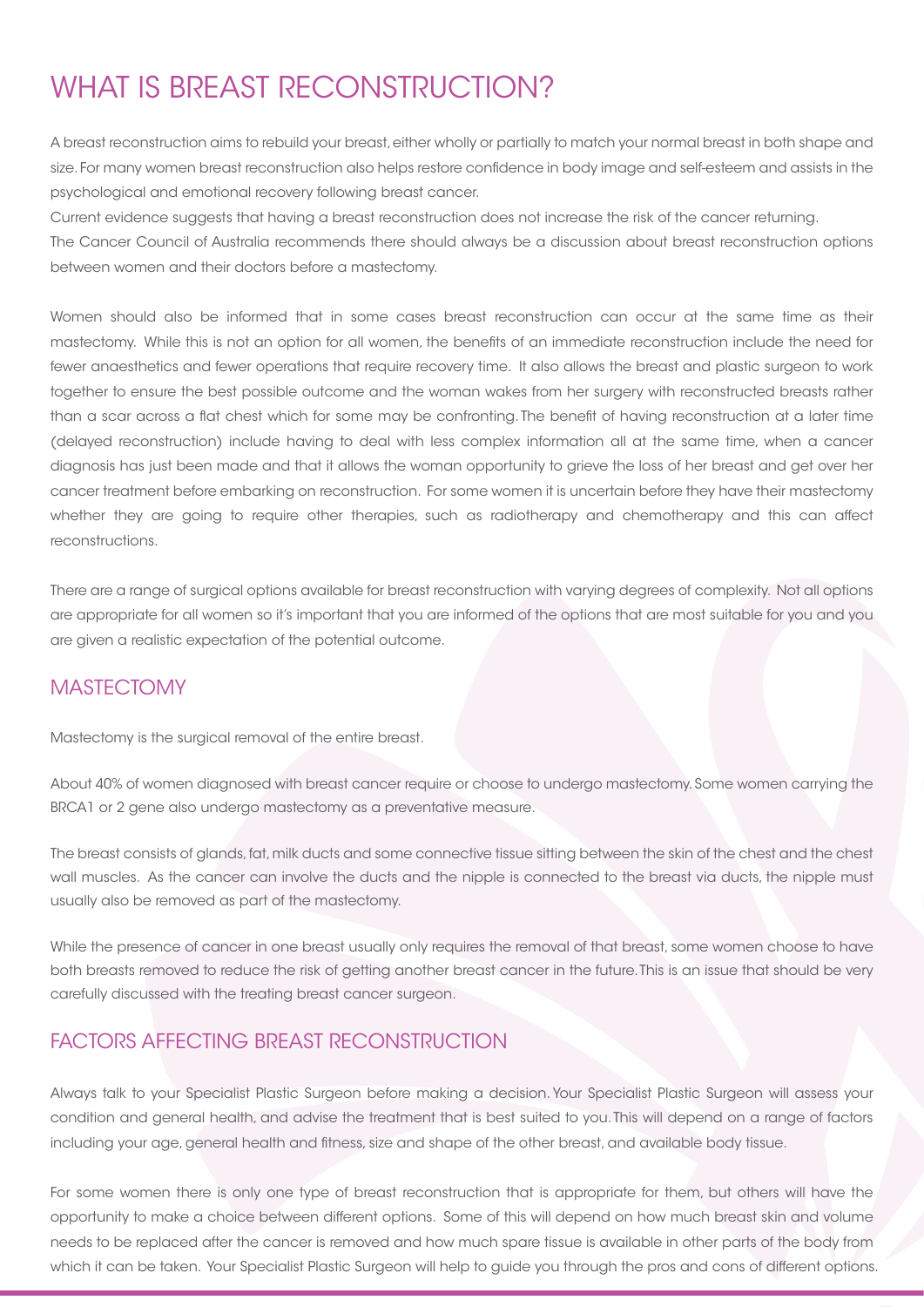Delayed reconstruction occurs at a later date when your cancer treatment has been completed. The benefits of an immediate reconstruction are:

- The cosmetic results are usually better
- More of the skin of your breast may be preserved
- The scarring on the breast itself is usually less
- You will only need one major anaesthetic and recovery period
- It will involve only one stay in hospital
- You will not have to spend any time without a breast
- The benefits of delayed reconstruction are:
- Your cancer treatment can proceed without delay
- The surgery is carried out in two stages meaning an easier and shorter recovery following each procedure
- There is more time to consider your options and whether you want to have a reconstruction or not
- There is less to deal with all at once.

### NO RECONSTRUCTION

Many women choose not to have a breast reconstruction and this is a valid option. These women may not want to undergo further surgery or are happy to live with a flat area on the chest. These women can wear a prosthetic breast in their bra although some women say it restricts their choice of clothing and can sometimes cause irritation or sweating against the skin.

The important thing is that the decision is yours and you should not feel pressured into doing anything that is not right for you. Even if you decide against a reconstruction now you still have the option of a delayed reconstruction at a later date if you change your mind.

# TYPES OF BREAST RECONSTRUCTION

There are two main types of reconstruction: an implant reconstruction which uses an implant to recreate the volume of the missing breast or a flap reconstruction where skin, fat and muscle are taken from elsewhere on your body to make the new breast.

# IMPLANT RECONSTRUCTION

An implant reconstruction involves inserting a silicone or saline prosthesis under the skin and muscle of the chest. This is a relatively straight-forward operation that does not involve scars elsewhere on the body.

Sometimes an inflatable tissue expander is inserted in the space between the skin and the chest wall before the implant can be inserted. The expander is adjusted over a period of weeks by increasing the amount of saline or air inside to stretch the skin enough to accommodate the implant.

Implant based reconstruction is often recommended if you are not a suitable candidate for reconstruction using your own tissue. This may be because you are very slender and have no extra tissue to spare; you are not well enough for a larger operation; or you simply do not want a big operation involving cuts and scars elsewhere on your body.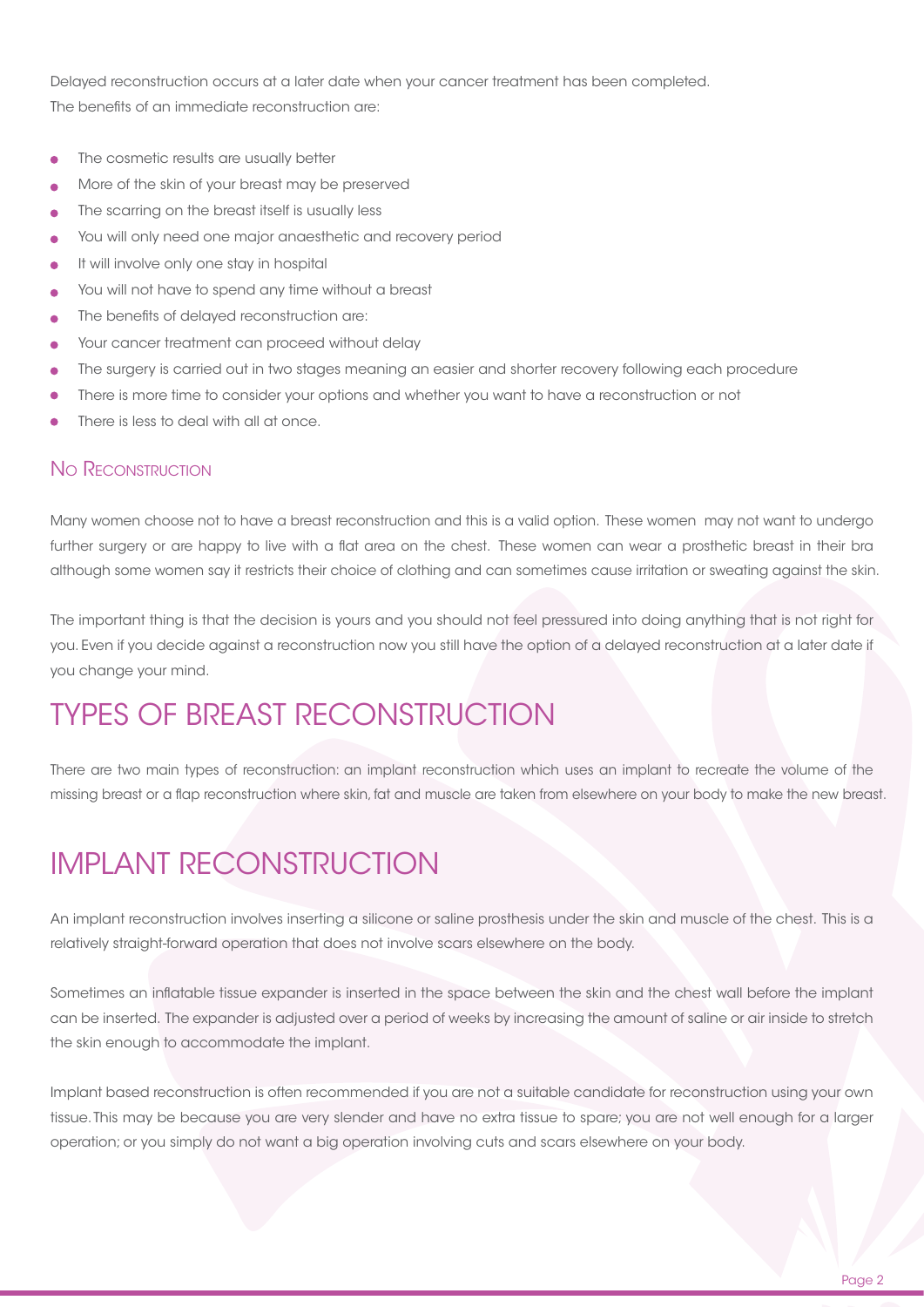### APPEARANCE AND FEEL

Sometimes it can be difficult to achieve a natural breast shape with an implant alone, particularly if the objective is to match the new breast to a remaining breast that has dropped a little over time. The best results tend to be achieved in women with a small remaining breast that sits high on the chest or in a situation where both breasts are being removed.

It's important to be aware that an implant-based breast reconstruction will feel different to a natural breast. Women often find that the implant feels cold to the touch and does not move in the same way as a natural breast. Often women choosing an implant-only reconstruction will require further procedures to have the other breast adjusted to improve the shape and size match. Usually a good match can be achieved when dressed but the breasts will often be different shapes when undressed.

### **PROBLEMS**

Implants do not last forever and will need to be replaced in the future. Implants are susceptible to hardening, deflation, visible folds and creases and may not give desired results especially if you require radiotherapy either before of after the reconstruction.

### BREAST IMPLANT ASSOCIATED ANAPLASTIC LARGE CELL LYMPHOMA

There is a small but real risk associated with breast implants of a rare condition known as Breast Implant Associated Large Cell Lymphoma (ALCL). This is not a breast cancer but is a cancer of lymphatic (white blood) cells. It occurs in association with breast implants and to date exclusively with exposure to textured implants. The commonest symptoms are fluid swelling around the breast implant and in the space between the implant and breast implant capsule. It is curative if diagnosed early. Therefore women should check for any changes in their breasts such as swelling or redness and see their doctor if this occurs.

# AUSTRALIAN BREAST DEVICE REGISTRY

If you have a breast implant you should speak to your surgeon about being included on the Australian Breast Device Registry (ABDR). The ABDR is a Commonwealth Government health initiative that records information on surgeries involving breast devices such as breast implants and breast expanders. This allows the Registry to identify and report on possible trends and complications associated with these devices; to track the long term safety and performance of devices; and to identify best surgical practice and optimal patient health outcomes. Importantly the Registry aims to help safeguard the health of women undergoing breast surgery and provides peace of mind in the event of a product recall.

# FLAP RECONSTRUCTIONS

Flap reconstruction involves taking a segment of skin and fat (and sometimes muscle) from different partss of the body to build a new breast. Which part of the body these are taken from often depend on the woman's body type.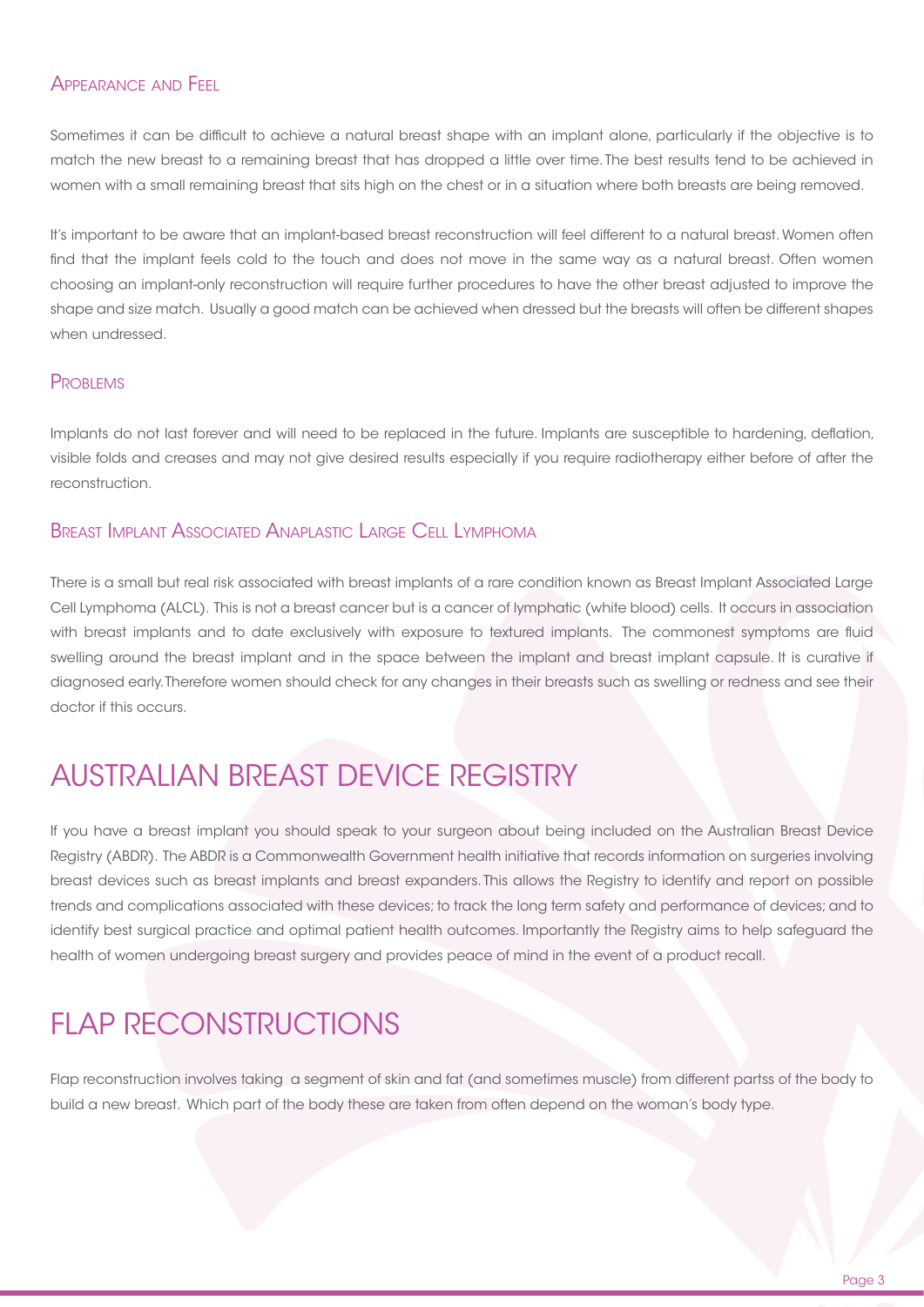### LATISSIMUS DORSI FLAP RECONSTRUCTION (with or without implant)

This type of reconstruction involves using a muscle from the back (called the latissimus dorsi muscle) along with an overlying patch of skin and fat. The rich supply of blood from the vessels in this area make it ideal for breast reconstruction.

The flap is moved around the ribcage so that it lies at the front of the chest and replaces the skin that was originally removed with the mastectomy. The fat and muscle behind the skin replace the breast tissue that was taken with the mastectomy. Sometimes the tissue from the back is large enough that it is a good match for the breast that was removed and no implant is required (this is called an autologous lat dorsi or an extended lat dorsi flap) but sometimes an implant may also be required to further supplement breast volume.

When you are assessed ask your Specialist Plastic Surgeon whether they think you will need to combine an implant with the flap surgery or not. Latissimus dorsi reconstruction is very suitable if you do not need too much skin replacement and your tummy is not suitable for flap transfer.

This is an ideal reconstruction for relatively heavily built women with small to medium-sized breasts.

While it is a bigger operation than an implant alone it typically gives a more natural result.

Losing the muscle from the back does not usually seem to cause any restriction of shoulder movement or strength. However there will be a large scar on your back, but this can usually be positioned so that it is hidden by most clothing or underwear.

### FLAPS TAKEN FROM THE ABDOMEN

Skin and fat from the lower abdomen can be ideal tissue for breast reconstruction creating a very natural look and feel. Abdominal flap reconstructions can give the best results giving a natural appearance that is stable and permanent.

Free flaps are entirely disconnected from their original blood supply and reconnected using microsurgery and very fine stitches to join the arteries and veins to vessels near the breast area.

Skin, fat and sometimes muscle from one part of the body is transferred to make a new breast. Blood vessels from the armpit or near the breastbone are used to create a new blood supply for the transferred tissue.

There are several types of lower abdominal free flaps:

Free TRAM flap - a small piece of muscle is taken along with the blood vessels, skin and fat. Free DIEP flap - uses the same blood vessels as the TRAM flap, but they are carefully dissected out from the muscle when the flap is raised and DIEP flap contains no muscle. Free SIEA flap - some of the more superficial blood vessels on the tummy are used and no muscle is dissected or transferred.

The DIEP and SIEA do not compromise the function of the tummy muscles, however, it's important to note that sometimes the exact flap used has to be decided during the operation so it's not possible for you to pick one over the other ahead of the procedure.

#### **RECOVERY**

Abdominal flap reconstruction is a major operation and you will spend about a week in hospital and several weeks recovering. You may have some difficulty sitting up from lying down if the tummy muscles are used. However in the long term this functionality does improve.There will be scars around the newly rebuilt breast and a large scar across the lower abdomen and around the navel.

### OTHER TYPES OF FLAPS

If your tummy is not suitable as a source of tissue, a flap can sometimes be taken from the buttocks of upper inner thighs but these flaps are less commonly used.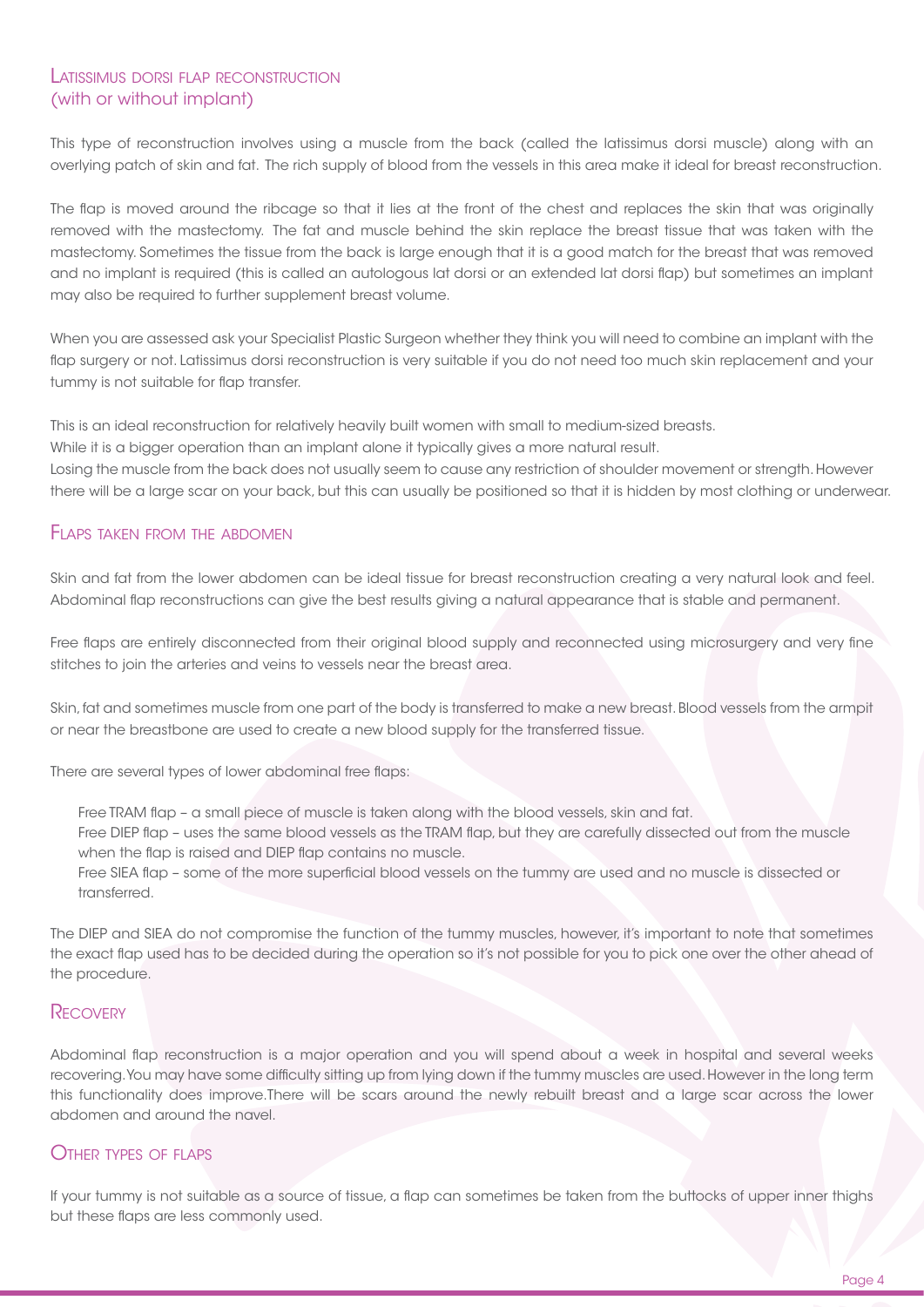# FOLLOW UP SURGERY POST RECONSTRUCTION

If you have a breast reconstruction it is normal to need a further adjustment procedure at some point after the initial operation to further improve the size and shape match of the breasts.

However, these surgeries are usually less major than the first one. These adjustments may include:

- Inserting or exchanging a breast implant to improve the shape or size match,
- Reducing or reshaping your opposite breast to match the reconstructed breast
- Reducing the size of, or reshaping a flap reconstruction
- Adding fat to your reconstructed breast using fat graft or lipomodelling.

#### **LIPOMODELLING**

Lipomodelling is where fat is removed by liposuction, refined and then transferred to another area to add volume to increase size and improve shape and profile. It is useful as an adjunct to breast reconstruction. Fat can be taken from areas such as hips or tummy.

This is a relatively non-invasive procedure and can be done on its own or at the same time as other adjustments under either local or general anaesthetic depending on the size of the area to be treated.

### NIPPLE RECONSTRUCTION

Nipple reconstruction is usually performed under local anaesthesia and is done at a later stage following the reconstruction of the breast to allow swelling in the reconstructed breast to settle down. This allows for more accurate placement of the nipple in comparison with the opposite natural breast.

If you are having any radiotherapy or chemotherapy then you will usually have to allow three months from the time of completion before a nipple reconstruction.

A nipple reconstruction will restore the look but not the feel or sensation of the nipple.

There are two main methods of nipple reconstruction:

- Flaps of tissue are raised up on the reconstructed breast and sewn together to make a nipple shape;
- Or a portion of the opposite nipple is transferred to the reconstructed breast (this type is much less commonly performed)

Later on in a separate procedure a tattoo is applied of appropriate colour to imitate the areola. Some women choose to have this done without the nipple reconstruction as a simple outpatient procedure.

For those who choose not to have a permanent reconstruction you can have a stick-on nipple prosthesis made from silicone rubber matched to the other side.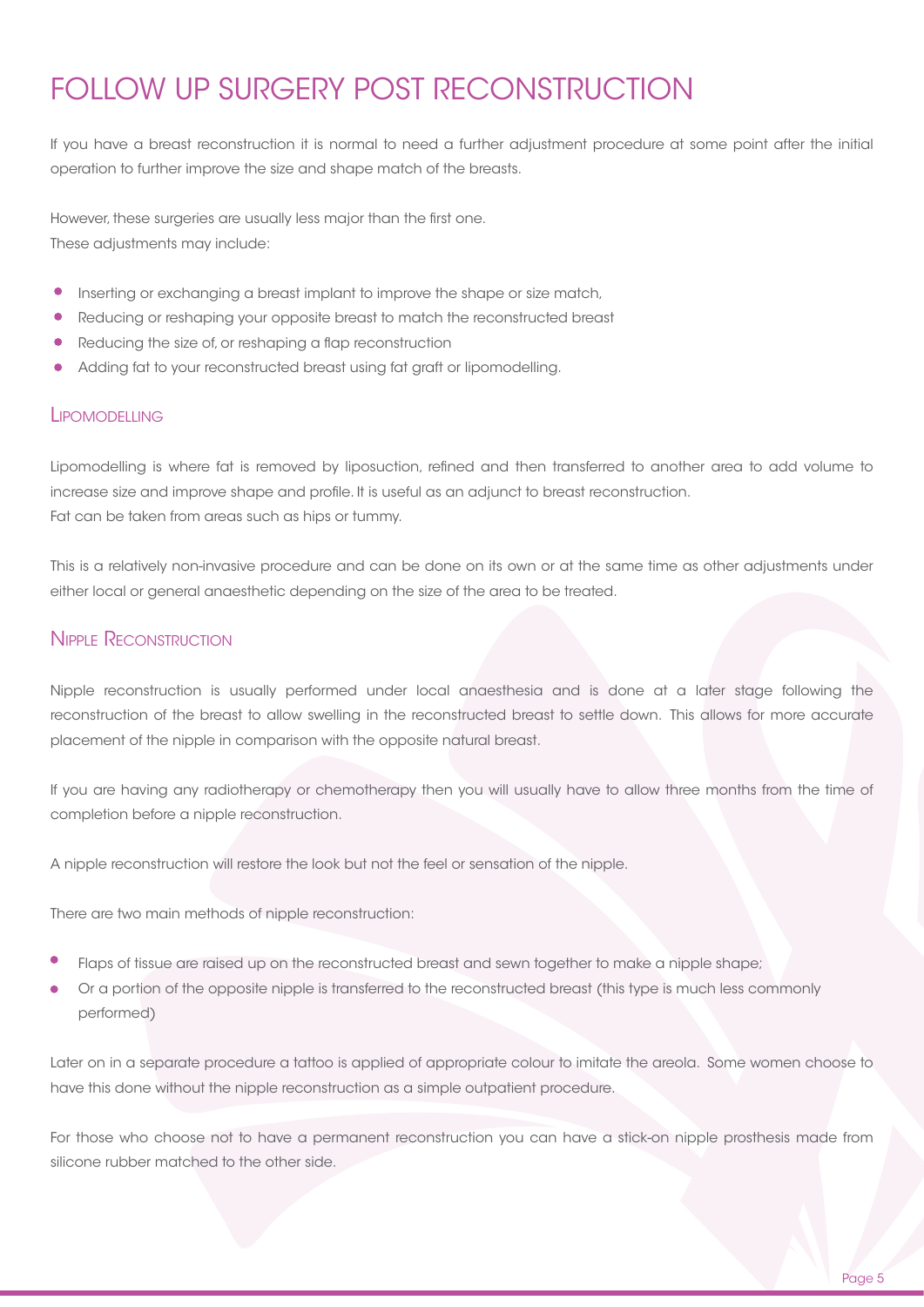#### RECONSTRUCTION AFTER <sup>A</sup> PARTIAL MASTECTOMY

If only part of your breast needs to be removed ('lumpectomy' or 'wide local excision') there is usually no need for reconstruction. Wide excision of the tumour is usually followed by radiotherapy and once things have settled down often a reasonable degree of symmetry is achieved without any further surgery.

If the treated breast ends up smaller it is possible to add tissue to tissue using either a flap or lipofilling to match the natural breast.

For some women, particularly those with large breasts, it is possible to carry out a wide excision of the breast tumour and reshape the breast making it smaller than before. At the same time the opposite, unaffected breast is also reduced in size to match. This is ideal for women who have a partial mastectomy and are happy to have smaller breasts.

# RECOVERY FROM BREAST RECONSTRUCTION

Deciding whether or not to have a breast reconstruction is a very personal decision that typically is made in association with the stress of a cancer diagnosis. There is a lot of complex information to digest at once and it is impossible to know exactly how a reconstructed breast will look in the future and how you will feel about it.

While most women report psychological and quality of life benefits following reconstruction including improved body image, confidence and self-esteem as well as a restored sense of wholeness and femininity, a breast reconstruction doesn't, however, completely mitigate the impact of breast cancer and mastectomy.

Feelings of anxiety or depression associated with breast cancer and treatment will typically subside during the first year after diagnosis regardless of whether you opt for a breast reconstruction or not.

Women who are most satisfied with their decision and the outcome tend to be those who have carefully considered all the options and made a considered decision and have realistic expectations of the likely outcomes.

### WHAT AROUT PAIN?

In hospital you will be given appropriate pain medication. Keeping pain under control assists recovery.

## WILL THERE BE SCARS?

All operations result in scarring of some sort. The technique used on your reconstruction will determine the amount and placement of scars. Generally implant techniques give shorter scars on the breast compared with flap techniques with longer scars on the breast and the area where the tissue has been taken from.

Initially the scars will be pink or red and raised but will lighten and flatter over time. How your scars heal will depend on your skin type and is not always possible to predict.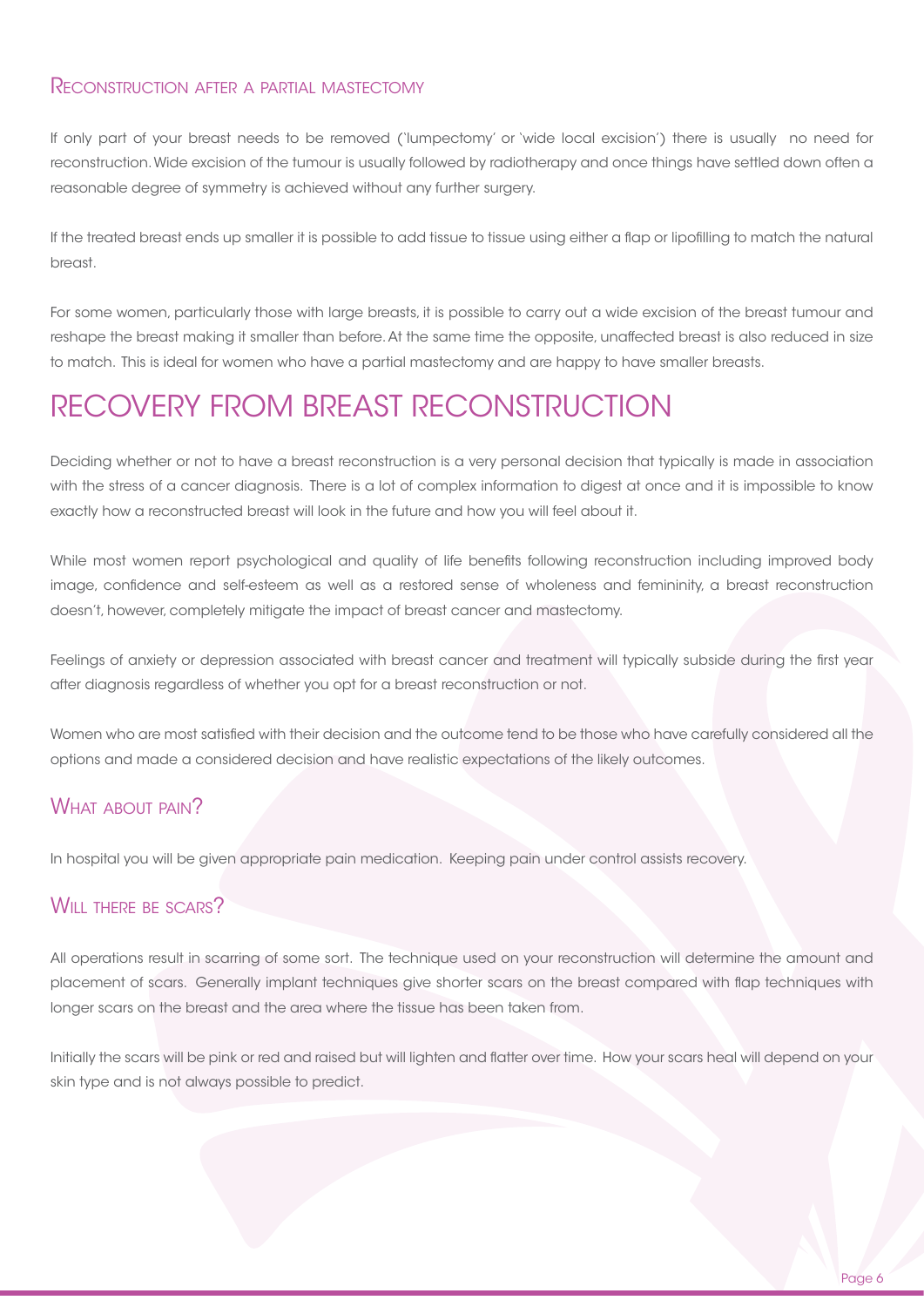#### General Complications

While modern surgery is generally safe, any operation does have the potential for risk and complications to occur. These may include:

- Delayed wound healing needing dressings for a long period This is commoner in women who smoke This problem is usually mostly an inconvenience rather than a major health problem.
- Infection requiring antibiotic treatment or rarely re-operation This is guarded against by the use of antiseptics, sterile techniques and antibiotics. It is uncommon but more common in women with diabetes or who are smokers It normally resolves with tablet antibiotics
- Post-operative bleeding which could require re-operation or transfusion this is uncommon, but you should inform your Specialist Plastic Surgeon if you normally take any blood thinners or if you are a Jehovah's Witness.
- Collection of fluid beneath the operation site, known as a "seroma." This is guarded against in some cases by having drainage tubes in place, when necessary the seroma can be treated easily in a clinic environment if it occurs
- Blood clots in legs or lungs requiring blood thinning medication. This is guarded against by having special stockings or calf pumps during your surgery and sometimes having blood thinning injection.You can reduce your risk in the period after surgery by moving your legs and ankles frequently and getting up and around as soon as your doctor advises.
- Pain, bruising and swelling around the operated sites
- Nausea following general anaesthesia and other anaesthesia-related risks You will be given medication to reduce this problem.

#### Implant reconstruction implications

- Problems with implant such as deflation, folds, infection or hardening
- Implant rupture or leakage Asymmetry of the breasts
- Movement of the implants from their original position

### Flap reconstructions implications

- In some abdominal flap surgery there is a risk of abdominal muscle weakness
- Circulation issues with flap surgery This is uncommon but usually means that you have to go back to the operating theatre quite quickly. If this happens it is important not to panic, your Specialist Plastic Surgeon will often still be able to save your breast reconstruction.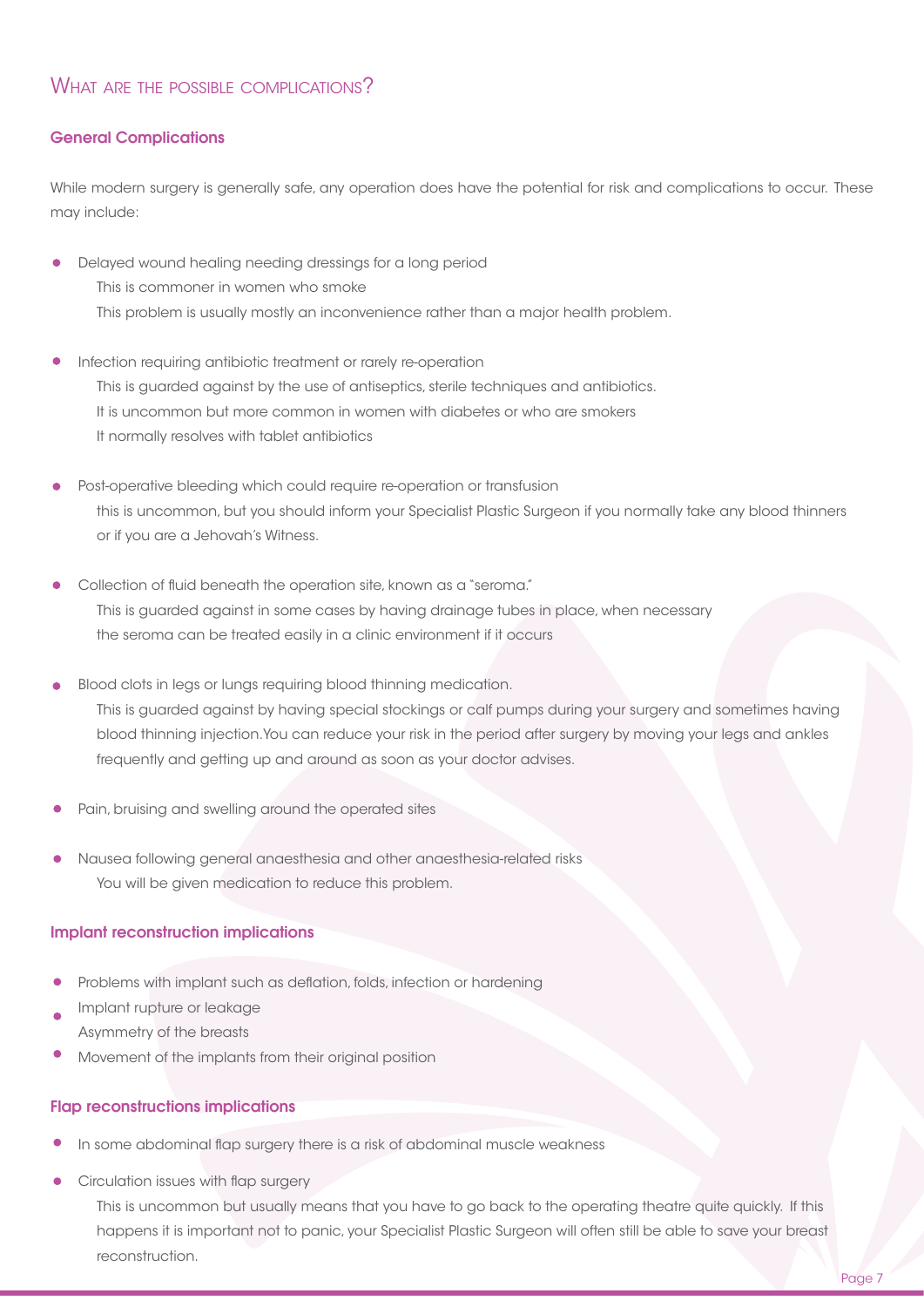The risk of complications varies between operations and will be outlined to you in advance by your surgeon. Although this list of complications seems daunting, it is important to remember that most women go through this surgery without any problems.

### What about aftercare?

#### In hospital

A breast reconstruction typically involves a 2 to 5 day hospital stay depending on the type of operation you have.

After the surgery, your reconstructed breast may be covered with dressings. The nursing staff will change these regularly. Most modern dressings are showerproof, but your surgeon will give you guidance on this.

#### At home

When you return home from hospital you will feel very tired and will need someone around to help you. The recovery period depends on the type of operation you have had but as a general rule:

- After the first week you should be starting to look after yourself and begin to resume normal activities (except for driving which may be a few weeks later).
- A few weeks after the operation you will be seen again to check your progress and ensure all wounds are healing properly
- A few months later there will be another consultation to assess the outcome and decide if any adjustments are required and when they should occur.

There may be some swelling to your reconstructed breast, that will reduce over the next few weeks. There may be a size difference between your reconstructed and natural breast that can be discussed with your surgeon once the swelling has settled down. There are some surgical options that can be considered to improve breast symmetry.

It is normal for your Specialist Plastic Surgeon to prescribe injections for pain relief. A wound drain may be inserted during surgery to remove excess fluid.

Your surgeon will advise whether or not you should wear a bra immediately after surgery.

It is normal to feel tired and sore for the first two weeks. Avoid heavy lifting, strenuous exercise, swimming and strenuous sports until advised by your surgeon. It is usually best to avoid doing activities with your hands above head height (such as hanging out washing or putting things in high cupboards).

If you experience any of the following symptoms, notify your surgeon immediately:

- A high temperature or chills
- Nausea, vomiting, shortness of breath or diarrhoea
- Heavy bleeding from the incisions
- Leakage of blood or fluid beyond the first day after surgery
- Worsening and/or spreading redness around the incision sites
- Increasing pain or tenderness in either breast

Make sure you follow specific instructions given to you by your surgeon on post-operative care and don't hesitate to ask about anything you are unsure about.